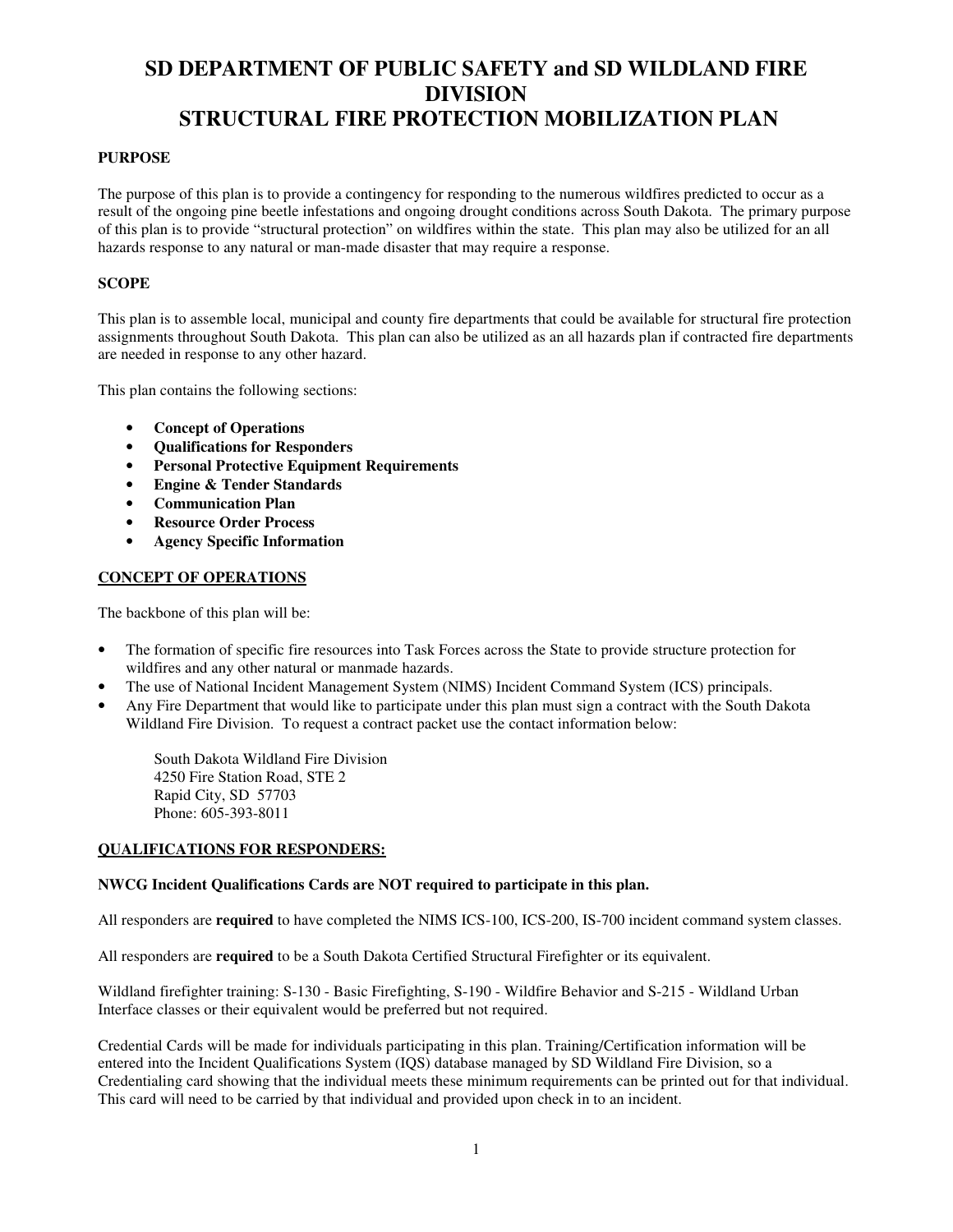## **PERSONAL PROTECTIVE EQUIPMENT REQUIREMENTS:**

All responders must have Structural Personal Protective Equipment when doing structural protection in the "Wildland Urban Interface".

## **Required Structural Personal Protective Equipment (PPE):**

- 1. NFPA approved protective clothing for structural firefighting.
- 2. NFPA approved protective hoods.
- 3. NFPA approved gloves for structural firefighting.
- 4. NFPA approved helmets for structural firefighting.
- 5. NFPA approved Self Contained Breathing Apparatus (SCBA)'s; for structural firefighting.
- 6. NFPA approved footwear for structural firefighting.

### **Wildland Fire Personal Protective Equipment (PPE): Recommended but not required. (Would allow the firefighters to wear lighter gear to reduce the heat stress while doing structure prep and other tasks)**

- 1. A fire resistant shirt that meets NFPA 1977 requirements for wild land fire suppression;
- 2. Fire resistant pants or coveralls that meet NFPA 1977 requirements for wild land fire suppression;
- 3. Leather boots (8" high) with lug soles;
- 4. A helmet or hardhat that meets ANSI (Z89.1-1986 Class A & B) specifications; and NFPA 1977 requirements for wild land fire suppression.
- 5. Leather gloves that meet NFPA 1977 requirements for wild land fire suppression;
- 6. Goggles or other proper eye protection;
- 7. Minimum of two quarts of drinking water;
- 8. Head lamp that attaches to the helmet or hardhat.

## **Fire Shelter**

A "New Generation" Fire Shelter will be required to be carried by each crewmember. For more information on Fire Shelters contact WFS at (605) 393-8011

## **MINIMUM ENGINE AND TENDER STANDARDS:**

- All fire engines and water tenders shall be in good and safe operating condition.
- All fire engines shall be equipped with a pump and tank.
- Each engine shall carry drinking water, food rations, and a basic first aid kit.
- Minimum of one digital mobile and one digital handheld radio both with Special Ops, State Fire talk groups, VTac and VFire analog channels. **(See Communication Plan in this document)**
- All fire engines and water tenders must meet minimum FEMA, NWCG or SD Wildland Fire Division typing standards.
- Typing Standards engines and tenders will be classified by NIMS Resource typing according to the following standards below: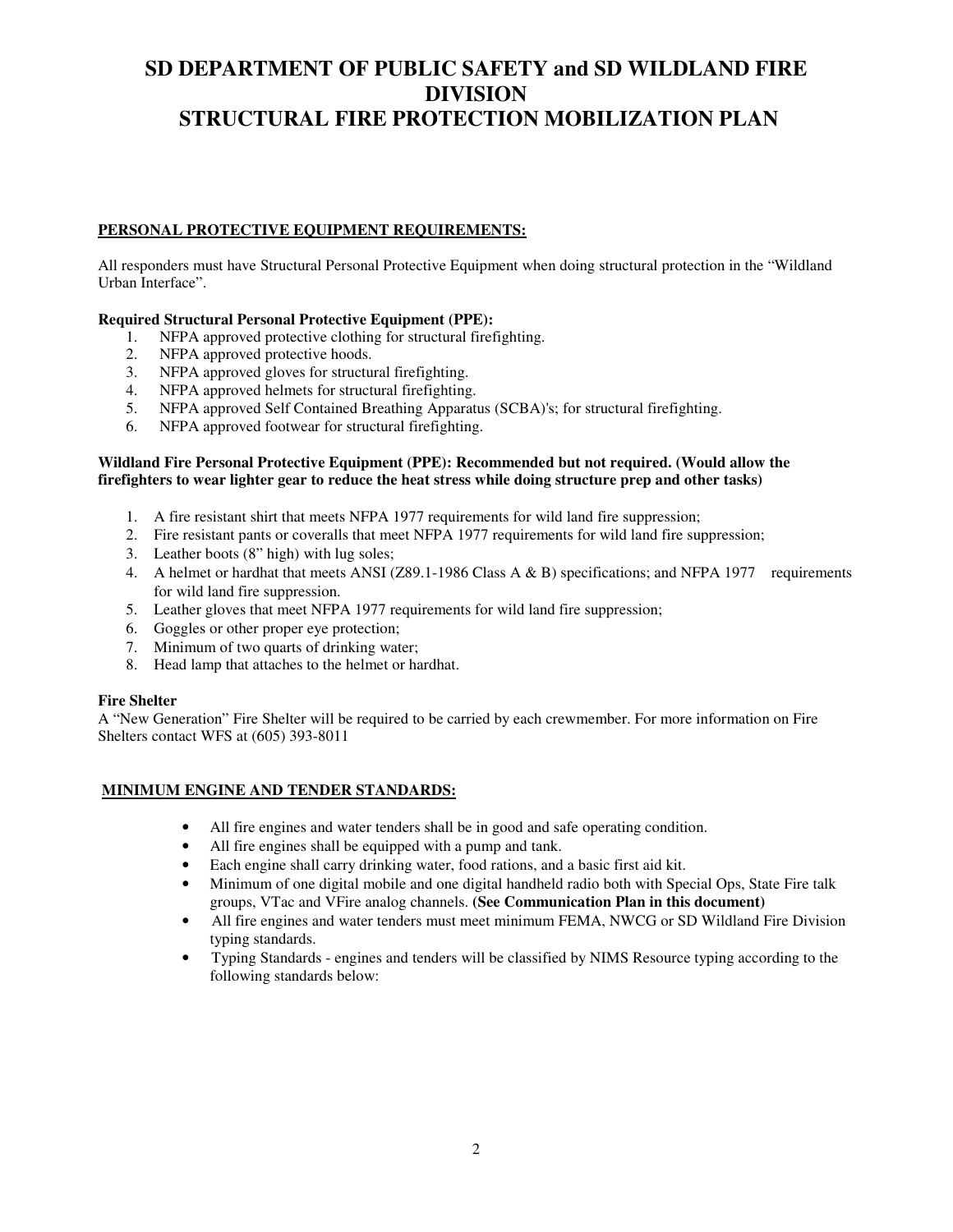| <b>RESOURCE:</b>             | Engine, Fire (Pumper)                                                                                                                                                      |                                             |                |                 |                |                |  |  |
|------------------------------|----------------------------------------------------------------------------------------------------------------------------------------------------------------------------|---------------------------------------------|----------------|-----------------|----------------|----------------|--|--|
| <b>CATEGORY:</b>             |                                                                                                                                                                            | Firefighting (ESF #4)<br>Equipment<br>KIND: |                |                 |                |                |  |  |
| <b>MINIMUM CAPABILITIES:</b> |                                                                                                                                                                            | <b>TYPE</b>                                 | <b>TYPE II</b> | <b>TYPE III</b> | <b>TYPE IV</b> | <b>OTHER</b>   |  |  |
| <b>COMPONENT</b>             | <b>METRIC</b>                                                                                                                                                              |                                             |                |                 |                |                |  |  |
| Equipment                    | Pump                                                                                                                                                                       | 1.000                                       | 500            | 120             | 70             | 50             |  |  |
|                              | Capacity                                                                                                                                                                   | <b>GPM</b>                                  | <b>GPM</b>     | <b>GPM</b>      | <b>GPM</b>     | <b>GPM</b>     |  |  |
| Equipment                    | <b>Tank Capacity</b>                                                                                                                                                       | 400 Gal.                                    | 400 Gal.       | 500 Gal.        | 750 Gal.       | 500 Gal.       |  |  |
| Equipment                    | Hose, 2.5 inch                                                                                                                                                             | $1.200$ ft.                                 | $1,000$ ft.    |                 |                |                |  |  |
| Equipment                    | Hose, 1.5 inch                                                                                                                                                             | 400 ft.                                     | 500 ft.        | $1.000$ ft.     | 300 ft.        | 300 ft.        |  |  |
| Equipment                    | Hose, 1 inch                                                                                                                                                               | $200$ ft                                    | $300$ ft       | $800$ ft        | 300 ft.        | $300$ ft       |  |  |
| Personnel                    | Personnel                                                                                                                                                                  | 4                                           | 3              | 3               | $\overline{2}$ | $\overline{2}$ |  |  |
| <b>COMMENTS:</b>             | The engine typing needs to be taken out to Type VII. Compromise between FIRESCOPE and NWCG is to use NWCG Standards for Engines and Crews. NWCG has seven<br>engine types. |                                             |                |                 |                |                |  |  |

| <b>RESOURCE:</b>             | <b>Water Tender, Firefighting (Tanker)</b> |                |                |                 |  |           |                |              |
|------------------------------|--------------------------------------------|----------------|----------------|-----------------|--|-----------|----------------|--------------|
| <b>CATEGORY:</b>             | Firefighting (ESF #4)                      |                |                |                 |  | Equipment |                |              |
| <b>MINIMUM CAPABILITIES:</b> |                                            | <b>TYPE</b>    | <b>TYPE II</b> | <b>TYPE III</b> |  |           | <b>TYPE IV</b> | <b>OTHER</b> |
| <b>COMPONENT</b>             | <b>METRIC</b>                              |                |                |                 |  |           |                |              |
| Equipment                    | Tank Capacity                              | $2,000$ gallon | $1,000$ gallon | $1,000$ gallon  |  |           |                |              |
| Equipment                    | Pump Capadity                              | 300 GPM        | <b>120 GPM</b> | <b>50 GPM</b>   |  |           |                |              |
| <b>COMMENTS:</b>             |                                            |                |                |                 |  |           |                |              |

Water Tender In-State Standard is 2 personnel

Water tenders must carry appropriate hose, clamps, adapters, and tools to be able to fill engines and or portable tanks. Tenders must also carry a minimum of one shovel.

#### **General Specification for Engines and Tenders**

- 1. Larger diameter hose may be substituted for smaller hose to achieve total needed length.
- 2. Hose size is hose coupler size.
- 3. Engines must carry fittings to connect all hose on the apparatus.

## **Ordered Structural Fire Engines**

Any apparatus specifically ordered for the purpose of providing structural fire protection should have the basic gear and safety equipment required by structural firefighting standards. Each apparatus must have, at a minimum, the following items:

- 1. 400 ft of 1½ "single jacket wildland firefighting hose. Structural double jacket 1½ hose is also acceptable.
- 2. 200 ft of 1" single jacket wildland firefighting hose.
- $3. \quad 2$  Shovels
- 4. 1 McLeod
- 5. 1 Pulaski
- 6. The following appliances:
	- $2 1\frac{1}{2}$  "to 1" Forestry "T's",
	- 2 Reducers NST  $1\frac{1}{2}$ " to 1"
	- $2 1\frac{1}{2}$  40 GPM nozzles.
	- $2 1" 20$  GPM nozzles.
	- 2 Forestry clamps for single jacket wild land hose.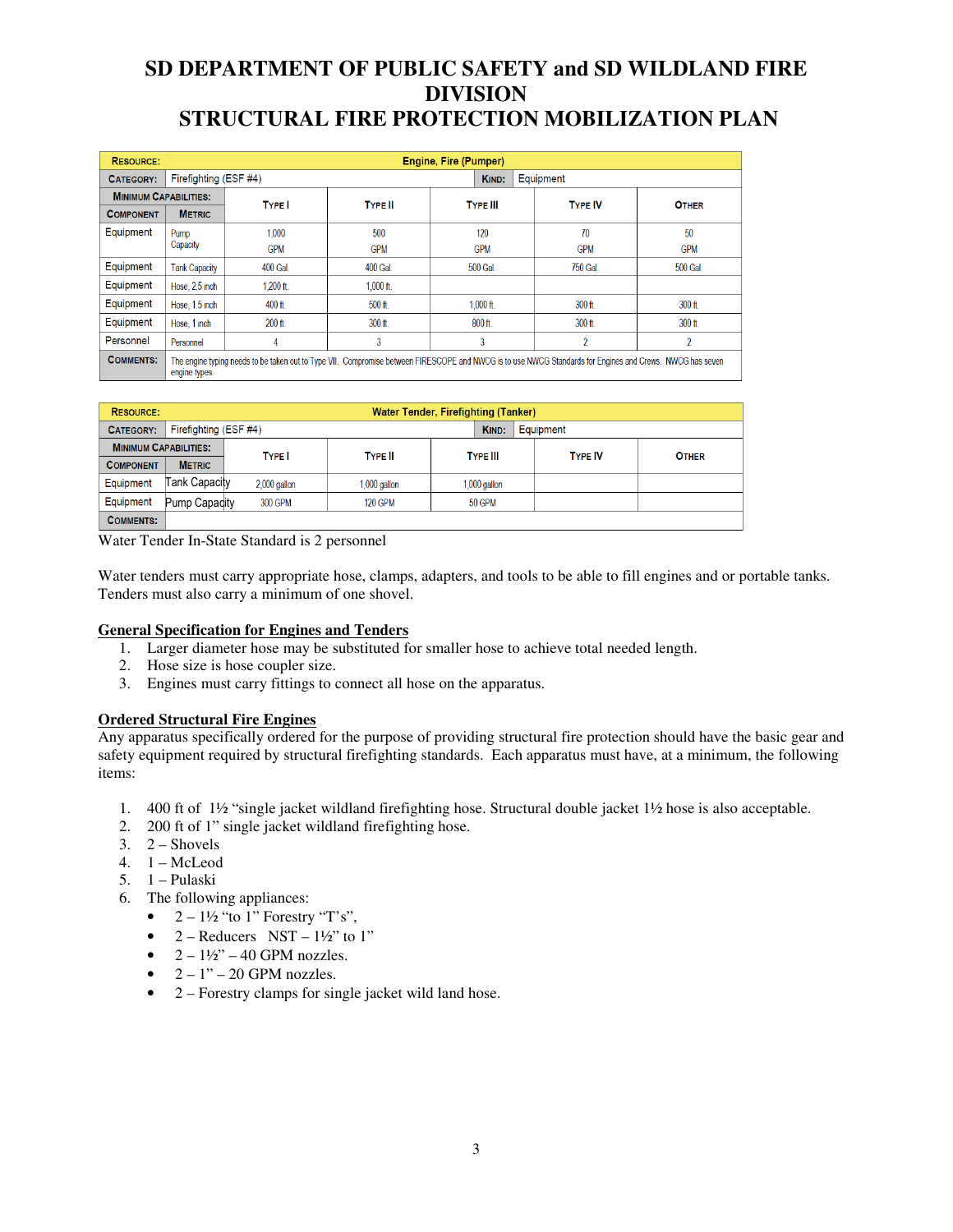## **COMMUNICATIONS PLAN:**

## South Dakota Structure Taskforce Communications Plan FCC Designated Interoperability Channels – VHF (Narrow-Band) Recommended Programming

Although these channels are designated by the FCC for nation-wide use, they are secondary use to other licensed users. There may be situations when use of one of these channels causes interference to other licensed users, in which case the licensed user has priority. These frequencies listed below should be in portables and mobiles, in addition to the preidentified Special Operations, State Fire and National Weather Service Talk Groups that are on the South Dakota Interagency Communications System.

| <b>Channel</b>     | <b>RX</b> | <b>RX</b>              | <b>TX</b> | <b>TX</b>              |                          | <b>Special</b> |                                                                |
|--------------------|-----------|------------------------|-----------|------------------------|--------------------------|----------------|----------------------------------------------------------------|
| <b>Name</b>        | Freq.     | <b>CTCSS</b><br>(Tone) | Freq.     | <b>CTCSS</b><br>(Tone) | <b>Bandwidt</b><br>h     | <b>Notes</b>   | Use                                                            |
| VCALL 10           | 155.7525  | 156.7*                 | 155.7525  | 156.7                  | 12.5Khz                  |                | Channel is dedicated nationwide                                |
|                    |           |                        |           |                        | <b>Narrow</b>            |                | for the express purpose of<br>Interoperability calling only.   |
| VTAC <sub>11</sub> | 151.1375  | 156.7*                 | 151.1375  | 156.7                  | 12.5Khz                  |                | Primarily used for interagency                                 |
|                    |           |                        |           |                        | <b>Narrow</b>            |                | communications by any Public<br>Safety eligible licensee       |
| VTAC <sub>12</sub> | 154.4525  | $156.7*$               | 154.4525  | 156.7                  | 12.5Khz                  |                | Primarily used for interagency                                 |
|                    |           |                        |           |                        | <b>Narrow</b>            |                | communications by any Public                                   |
|                    |           |                        |           |                        |                          |                | Safety eligible licensee                                       |
| VTAC <sub>13</sub> | 158.7375  | 156.7*                 | 158.7375  | 156.7                  | 12.5Khz<br><b>Narrow</b> |                | Primarily used for interagency<br>communications by any Public |
|                    |           |                        |           |                        |                          |                | Safety eligible licensee                                       |
| VTAC-14            | 159.4725  | $156.7*$               | 159.4725  | 156.7                  | 12.5Khz                  |                | Primarily used for interagency                                 |
|                    |           |                        |           |                        | <b>Narrow</b>            |                | communications by any Public                                   |
|                    |           |                        |           |                        |                          | $**$           | Safety eligible licensee                                       |
| VFIRE 21           | 154.2800  | 156.7^                 | 154.2800  | 156.7                  | 12.5Khz                  |                | Primarily used for interagency                                 |
|                    |           |                        |           |                        | <b>Narrow</b>            |                | incident communications by Fire<br>licensees                   |
| <b>VFIRE 22</b>    | 154.2650  | 156.7^                 | 154.2650  | 156.7                  | 12.5Khz                  | ***            | Primarily used for interagency                                 |
|                    |           |                        |           |                        | <b>Narrow</b>            |                | incident communications by Fire                                |
|                    |           |                        |           |                        |                          | ****           | licensees                                                      |
| <b>VFIRE 23</b>    | 154.2950  | 156.7^                 | 154.2950  | 156.7                  | 12.5Khz                  |                | Primarily used for interagency                                 |
|                    |           |                        |           |                        | Narrow                   |                | incident communications by Fire<br>licensees                   |
| <b>VFIRE 24</b>    | 154.2725  | 156.7^                 | 154.2725  | 156.7                  | 12.5Khz                  |                | Primarily used for interagency                                 |
|                    |           |                        |           |                        | <b>Narrow</b>            |                | incident communications by Fire<br>licensees                   |
| <b>VFIRE 25</b>    | 154.2875  | 156.7^                 | 154.2875  | 156.7                  | 12.5Khz                  |                | Primarily used for interagency                                 |
|                    |           |                        |           |                        | <b>Narrow</b>            |                | incident communications by Fire<br>licensees                   |
| VFIRE 26           | 154.3025  | 156.7^                 | 154.3025  | 156.7                  | 12.5Khz                  |                | Primarily used for interagency                                 |
|                    |           |                        |           |                        | <b>Narrow</b>            |                | incident communications by Fire<br>licensees                   |

\*At a future date to be determined during the ANSI standardization process, it is recommended that all nationwide interoperability channels have 156.7 Hz CTCSS on both receive and transmit frequencies. During the transition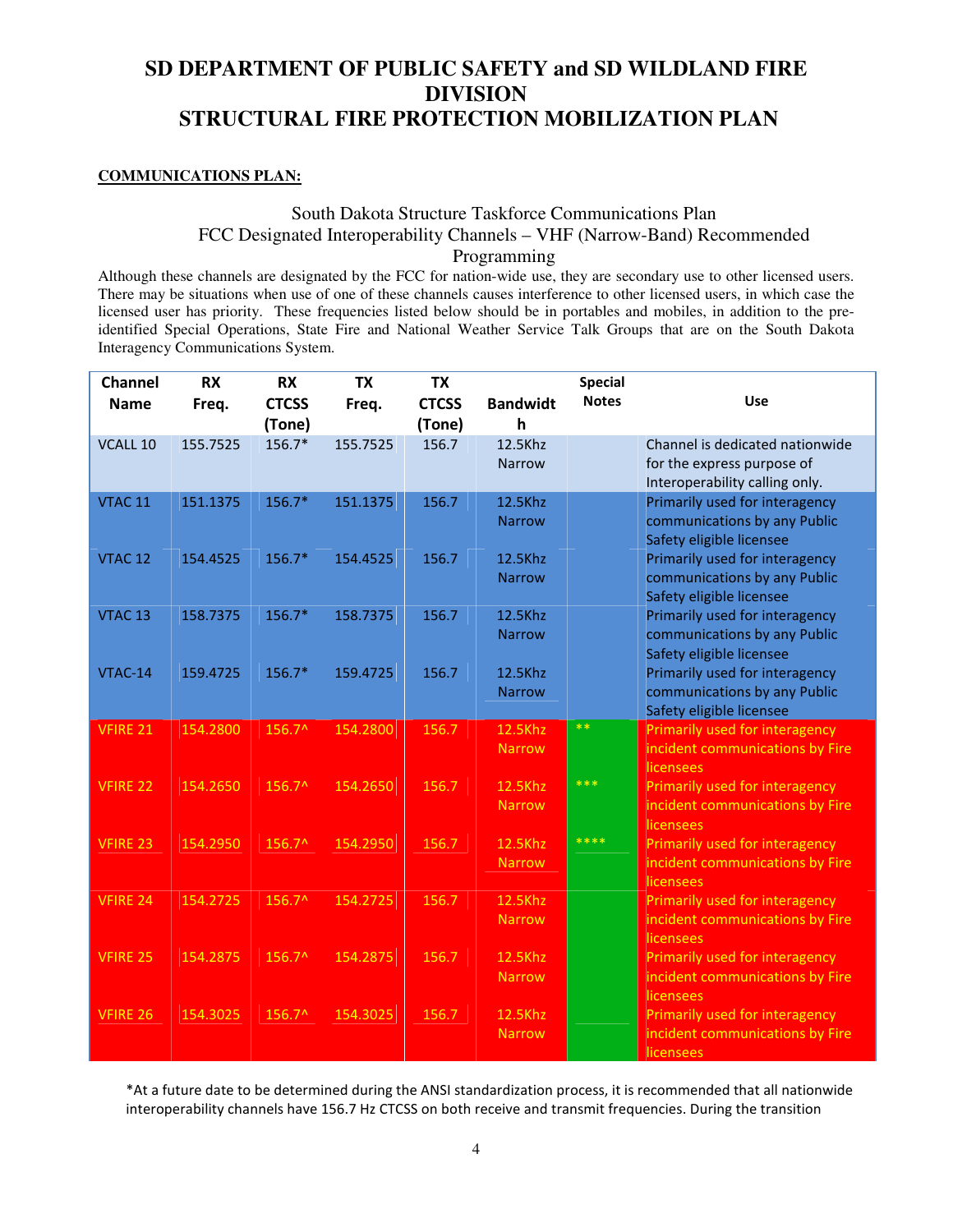period, it is recommended that channels should be programmed for CTCSS on subscriber transmit only, with carrier squelch on receive.

\*\* Same frequency as what has been used in SD and commonly called National Fire; although this a narrow band channel with the addition of CTCSS 156.7 on TX and RX

\*\*\* Same frequency as what has been used in SD and commonly called SD Mutual Aid 1; although this a narrow band channel with the addition of CTCSS 156.7 on TX and RX

\*\*\*\* Same frequency as what has been used in SD and commonly called SD Mutual Aid 2; although this is a narrow band channel with the addition of CTCSS 156.7 on TX and RX

^ The national plan calls for CTCSS of 156.7 on both TX and RX, it is IMPERATIVE that at minimum CTCSS be enabled on TX as there are many units in the field already with CTCSS enabled on RX. If no TX CTCSS is sent those radios with CTCSS on RX will not unmute and users will hear no audio.

Above Chart and Frequency Information provided courtesy of Rick Gustad.

SD-CFOG

#### **For Official Use Only SP OPS (Special Operations)**  $D.4.4$ SP OPS talkgroups are requested talkgroups for non-routine operations. Requests for these talkgroups will be directed towards one of the three State radio dispatch centers. All radios on the system will be programmed with these talkgroups. These talkgroups shall be labeled as follows: Radio **Intended Use Talkgroup Local Agency** Programming\*\*\* **Display Special Operations 1** SP OP 1 Communications During Disasters and Special Events SP OP 2 **Special Operations 2** Communications During Disasters and Special Events SP OP 3 **Special Operations 3** Communications During Disasters and Special Events  $SPOP4$ Communications During Disasters and Special Events Special Operations 4  $SPOP5$ **Special Operations 5** Communications During Disasters and Special Events Special Operations 6  $SPOP6$ Communications During Disasters and Special Events SP OP 7 **Special Operations 7** Communications During Disasters and Special Events Special Operations 8 SP OP 8 Communications During Disasters and Special Events SP OP 9\* Communications During Disasters and Special Events Special Operations 9 SP OP 10\*\* **Special Operations 10** Communications During Disasters and Special Events \* Some radios labeled HP \*\* Some radios labeled SRC \*\*\* Enter local programming to help locate zone and channel in your radio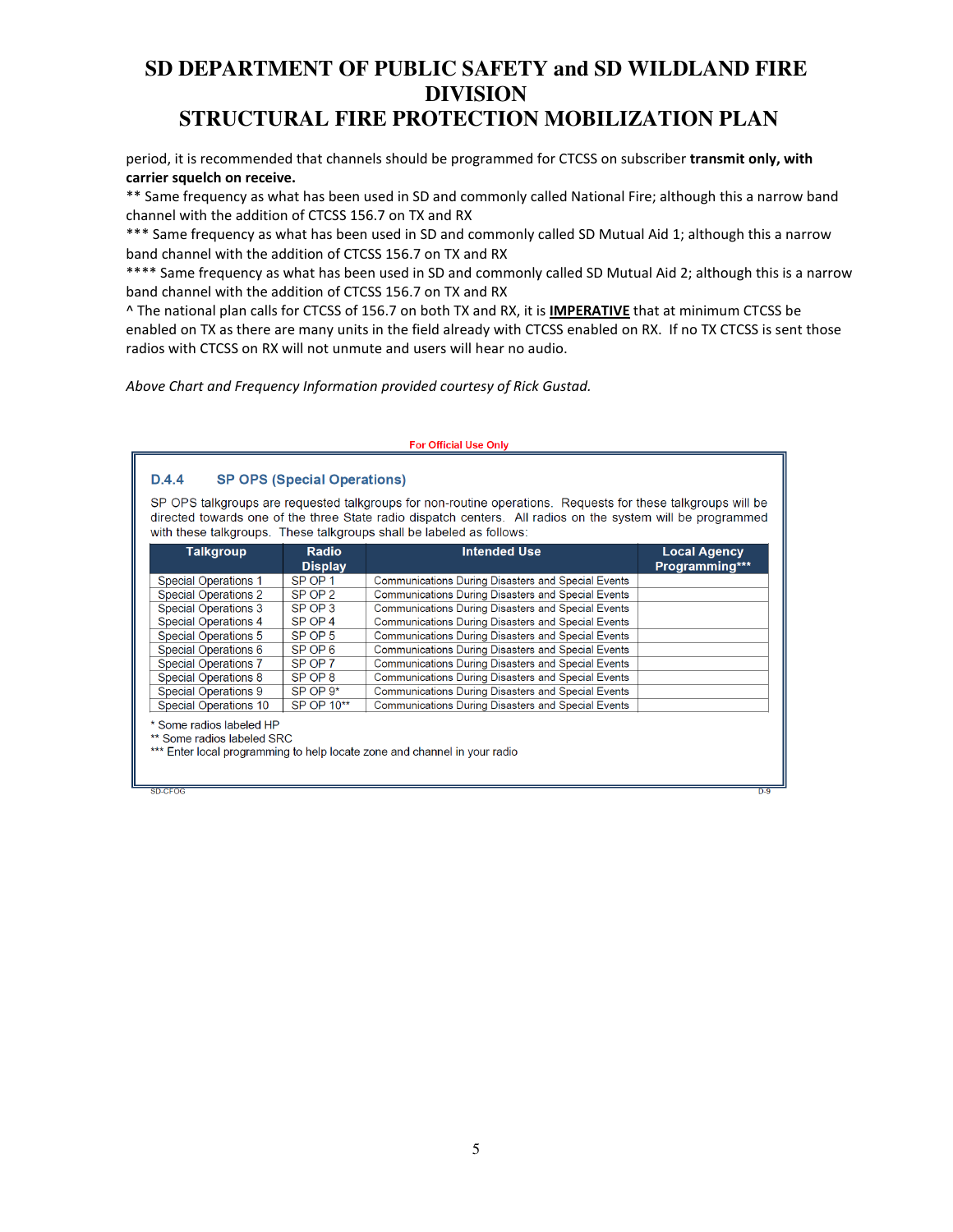#### **For Official Use Only**

#### $D.4.5$ ST Fire 2 and 3 Only (State Fire)

State Fire talkgroups are intended for use as a request mutual aid fire talkgroup All radios will be programmed with these talkgroups. These talkgroups shall be labeled as follows:

| <b>Talkgroup</b> | Radio<br><b>Display</b> | <b>Intended Use</b>                                                                  | <b>Local Agency</b><br><b>Programming</b> ** |
|------------------|-------------------------|--------------------------------------------------------------------------------------|----------------------------------------------|
| State Fire 1     | STFIRF-1                | Interagency fire related contact with Great Plains<br>Dispatch Center in Rapid City* |                                              |
| State Fire 2     | STFIRF-2                | State Mutual Aid Fire - Special Operations Channel                                   |                                              |
| State Fire 3     | STFIRE-3                | State Mutual Aid Fire - Special Operations Channel                                   |                                              |

State Fire 1 is intended for interagency fire-related communications with Great Plains Dispatch Center in Rapid City and IS NOT intended for Special Operations Request Mutual Aid from resources other than Great Plains.

The State Fire 2 and 3 talkgroups are request-only talkgroups, with requests being made to State radio dispatch via radio over any interagency talkgroup, or by telephone to one of the following dispatch centers:

Pierre - 605-773-3536 Huron - 605-353-7132 Rapid City - 605-393-8121

\*\* Enter local programming to help locate zone and channel in your radio

SD-CFOG

#### **For Official Use Only**

#### **NWS (National Weather Service) Talkgroups**  $D.4.6$

The NWS talkgroups are a direct link to the National Weather Service Offices in Rapid City, Aberdeen, and Sioux Falls. These talkgroups are to be used for communications with NWS when relaying weather spotter. fire conditions, and other weather related information from the field. All radios on the system will be programmed with these talkgroups. These talkgroups shall be labeled as follows

| <b>Talkgroup</b>                   | Radio<br><b>Display</b> | <b>Intended Use</b>                                                       | <b>Local Agency</b><br><b>Programming</b> ** |
|------------------------------------|-------------------------|---------------------------------------------------------------------------|----------------------------------------------|
| <b>National Weather</b><br>Service | NWS-W                   | Weather Related Reporting to NWS - Western,<br>South Dakota               |                                              |
| <b>National Weather</b><br>Service | NWS-C/NE                | Weather Related Reporting to NWS - Central<br>/Northeastern, South Dakota |                                              |
| <b>National Weather</b><br>Service | NWS-SF                  | Weather Related Reporting to NWS -<br>Southeastern, South Dakota          |                                              |

\*\* Enter local programming to help locate zone and channel in your radio

 $SD-CFOC$ 

 $\overline{\mathbf{D}A}$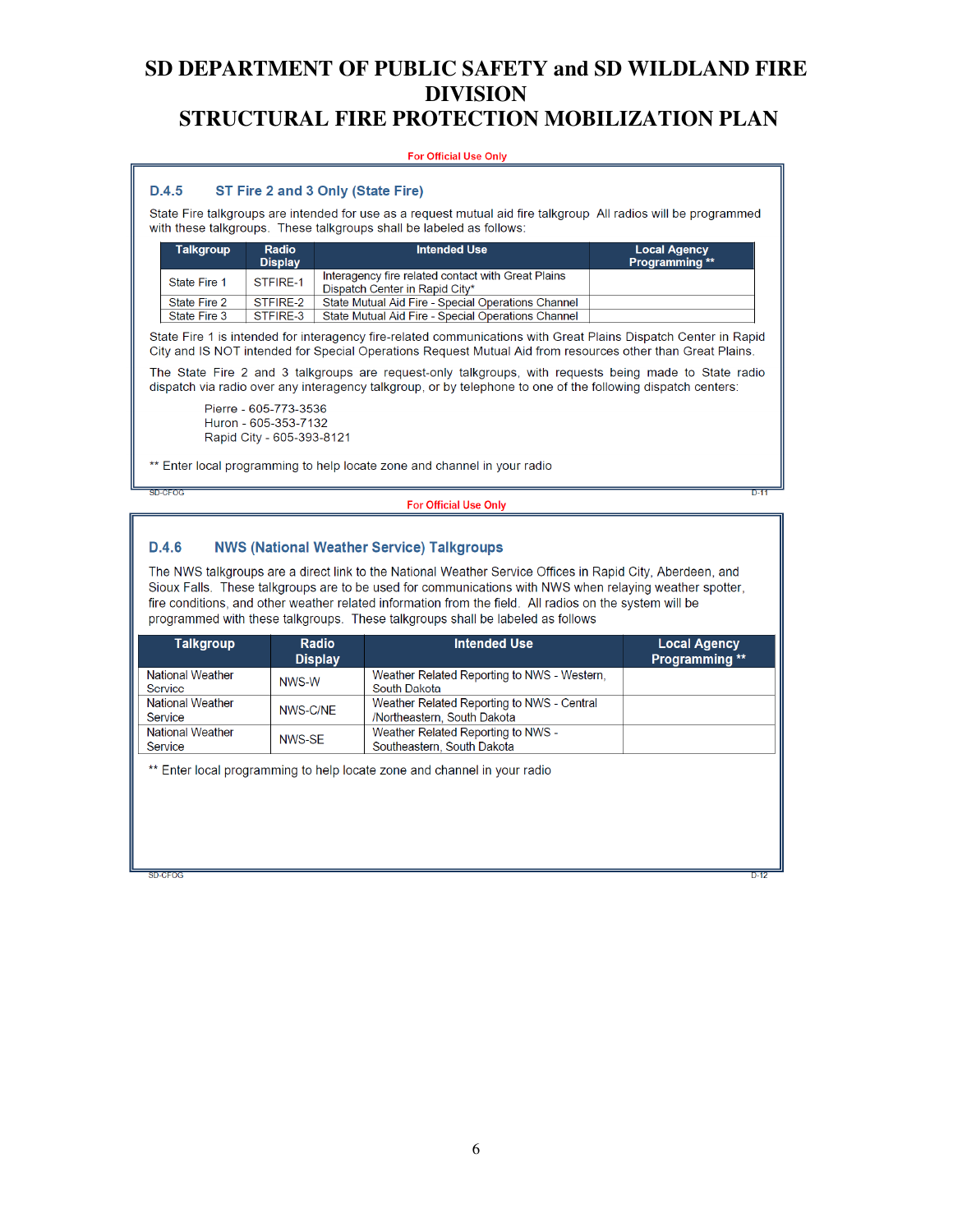

*Special Ops, State Fire and NWS (National Westher Service) Talkgroup information was taken directly from the South Dakota Communications Field Operations Guide (SD-CFOG)* 

- Inter-Agency channels may be used for command and tactical depending on complexity of the incident.
- Special Ops channels may be used for dispatch, command, and tactical depending on the complexity of the incident.
- Local jurisdiction(s) channels and Mutual Aid 1may be used for dispatch, command and tactical depending on the complexity of the incident.

## **RESOURCE ORDER PROCCESS:**

- 1. Participating departments will have a signed contract with SD Wildland Fire Division prior to being dispatched.
- 2. Participating departments will get their training/certification information entered into the Incident Qualifications system (IQS) database and get credentialing cards printed for each individual that could/will be responding.(Thru SD Wildland Fire Division)
- 3. Contact information for the participating departments will be gathered and organized to help speed up the resource ordering process. (Phone numbers, pagers, etc.)
- 4. Once an incident occurs that requires mobilization following this plan, participating departments will be notified of the request and given their resource mobilization information.
	- Dispatch information will come from:
		- a. Great Plains Dispatch Center
		- b. The South Dakota State Fire Marshal's Office, or
		- c. The South Dakota Emergency Operations Center
- 5. It is up to the participating department if they are able to respond or not, depending on their local conditions and manpower.
- 6. Participating department either accepts or denies the assignment.
- 7. If accepted the participating department travels to and checks into the incident
- 8. Personnel must bring documentation with them showing they have completed the ICS 100, 200, 700 classes and are a Certified SD Structural Firefighter.
- 9. They maintain a time log and other required paperwork while on assignment.